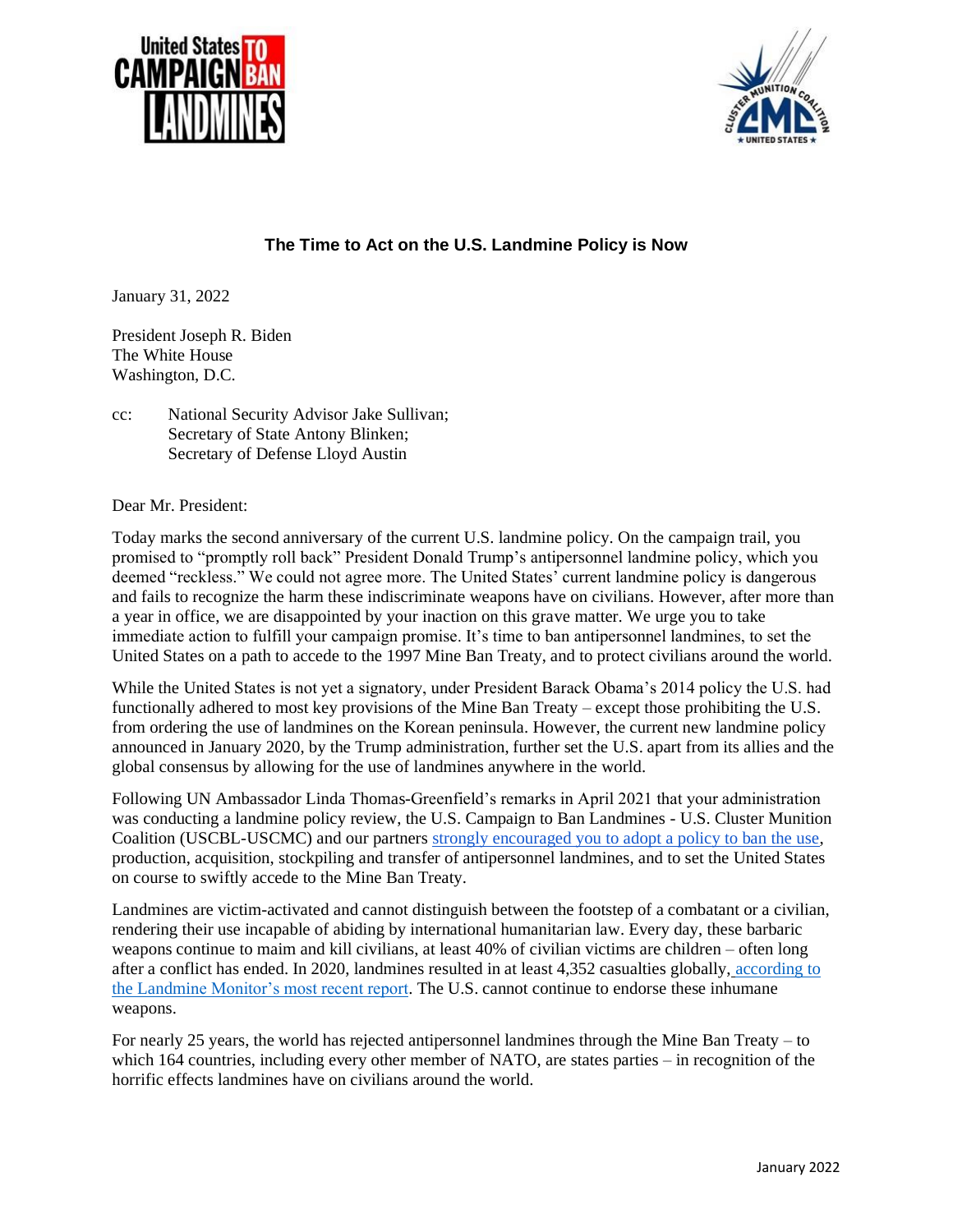Fortunately, in recognition of the threats landmines pose to civilians and U.S. service members alike, the U.S. military has not deployed antipersonnel landmines since 1991, excluding the use of a single munition in 2002; it has not exported them since 1992; and has not produced them since 1997. While these are positive trends, we cannot ignore that for the last 25 years the U.S. has made the intentional decision to remain in the company of countries like China, North Korea, Russia and Syria by stockpiling antipersonnel landmines and failing to formally reject the use of landmines once and for all.

## **We have a moral obligation to the past victims of landmines and to future generations to do better.**

We ask your administration to take the following long-overdue steps:

- Complete the review of the U.S. landmine policy and publish its findings.
- Take immediate executive action to ban the use of antipersonnel landmines without geographic exceptions, including the Korean peninsula.
- Ban the development, production, stockpiling, and acquisition of all antipersonnel landmines.
- Ban the sale or transfer of any type of antipersonnel landmines to any other government or partner.
- Lay out an accelerated timeline for the destruction of all stockpiled landmines, and create mechanisms to ensure public transparency on progress towards that goal.
- Commit to actively and constructively participate in regular meetings of the Mine Ban Treaty.
- Set the U.S. on a direct path to accede to the Mine Ban Treaty by 2023, by delivering the treaty to the Senate and working to secure the Senate's prompt advice and consent.
- Consult regularly with civil society and victim advocates throughout the decision-making and implementation process for this significant policy change.

Two years of this reckless and immoral policy is two years too long. We urge immediate action to ban the use of anti-personnel landmines without geographic exceptions, and to set the U.S. on a short direct path to join the Mine Ban Treaty by 2023.

Regards,

**U.S. Campaign to Ban Landmines - U.S. Cluster Munition Coalition Steering Committee:** Amnesty International USA Arms Control Association Center for Civilians in Conflict (CIVIC) Friends Committee on National Legislation Human Rights Watch Humanity & Inclusion Legacies of War Physicians for Human Rights UNICEF USA West Virginia Campaign to Ban Landmines and Cluster Munitions/Proud Students Against Landmines (PSALM)

**U.S. Campaign to Ban Landmines - U.S. Cluster Munition Coalition (USCBL-USCMC):** American Friends Service Committee Democracy for the Arab World Now (DAWN) Global Health Partners Global Ministries of the Christian Church (Disciples of Christ) and the United Church of Christ